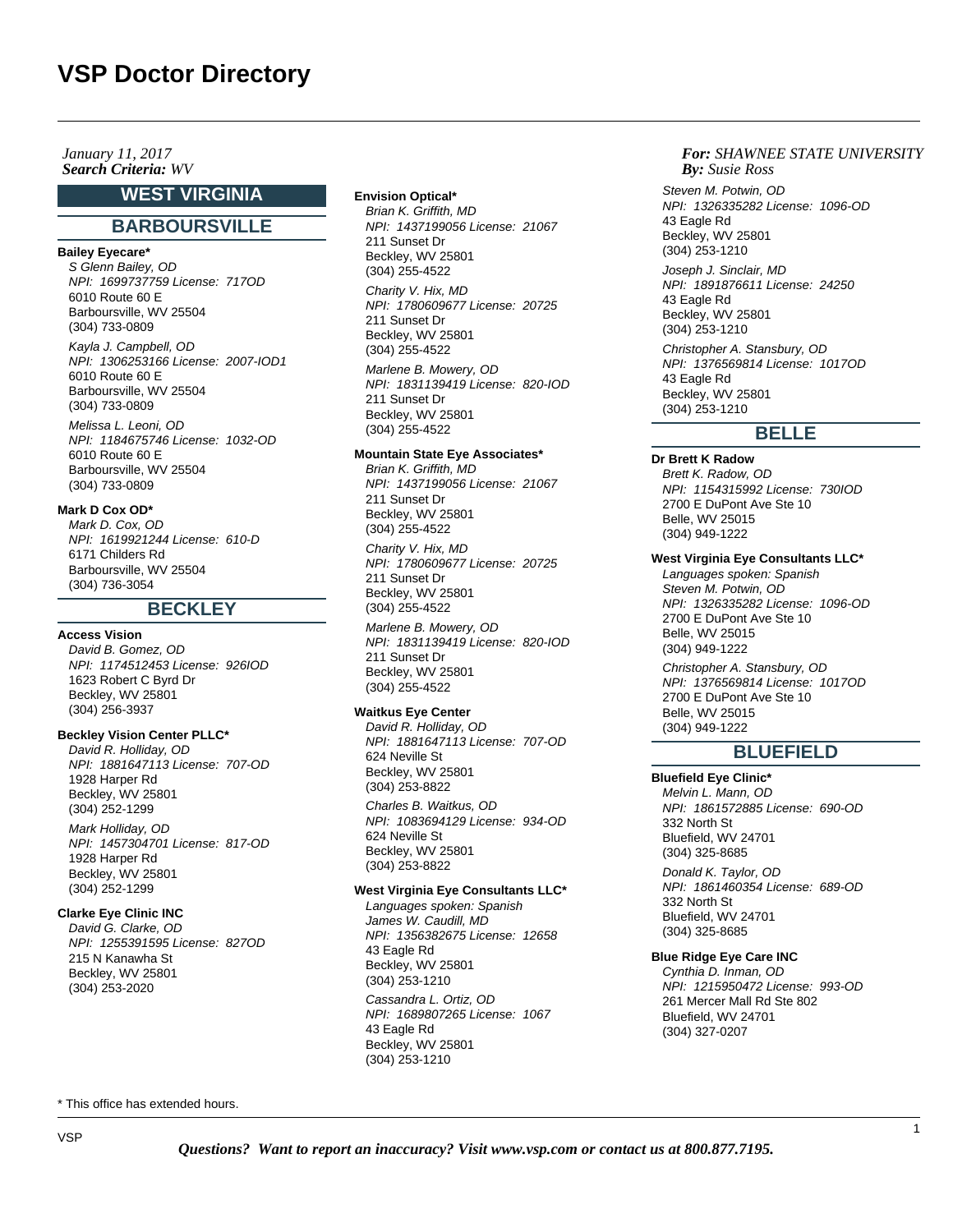### **Search Criteria:** WV **By: By: By: By: By: By: By: By: By: By: By: By: By: By: By: By: By: By: By: By: By: By: By: By: By: By: By: By: By: By: By: By: By: B** *January 11, 2017*

### **Family Eye Health Care Clinic**

G Frank Britton III, OD NPI: 1225122963 License: 767OD 3101 E Cumberland Rd Bluefield, WV 24701 (304) 325-3603

### **Pearle Vision Mercer Mall**

Pearle Vision NPI: 1003989963 261 Mercer Mall Rd Ste 801 Bluefield, WV 24701 (304) 325-0527

### **BRIDGEPORT**

#### **Dr Kress Eyecare Associates Pl\***

Languages spoken: Spanish Robert J. Kress, OD NPI: 1417202557 License: 1097-IOD1 920 W Main St Bridgeport, WV 26330 (304) 842-4444 Theodore D. Kress, OD NPI: 1346240413 License: 958OD

920 W Main St Bridgeport, WV 26330 (304) 842-4444

### **Murray Murray And Groves\***

Languages spoken: Spanish J William Barnes II, OD NPI: 1316017262 License: 1007-OD 107 Doctors Dr Bridgeport, WV 26330 (304) 842-6226 Gregory A. Groves, OD NPI: 1386714889 License: 722OD 107 Doctors Dr Bridgeport, WV 26330 (304) 842-6226

Andrew D. Hunt, OD NPI: 1902213804 License: MH3248386 107 Doctors Dr Bridgeport, WV 26330 (304) 842-6226

Harry M. Murray III, OD NPI: 1801966775 License: 700OD 107 Doctors Dr Bridgeport, WV 26330 (304) 842-6226

# **BUCKHANNON**

### **Abel Family Eyecare\***

Burton L. Abel, OD NPI: 1932159555 License: 1024OD 22 N Kanawha St Buckhannon, WV 26201 (304) 460-7326

\* This office has extended hours.

#### **Dr Kress Eyecare Associates Pl\***

Languages spoken: Spanish Robert J. Kress, OD NPI: 1417202557 License: 1097-IOD1 100 W Main St Ste A Buckhannon, WV 26201 (304) 472-1235

Theodore D. Kress, OD NPI: 1346240413 License: 958OD 100 W Main St Ste A Buckhannon, WV 26201 (304) 472-1235

### **Larry E Williams OD\***

Larry E. Williams, OD NPI: 1205943487 License: 683-IOD 10 Amalia Dr Ste C1 Buckhannon, WV 26201 (304) 472-9160

#### **Timothy S Reese OD**

Timothy S. Reese, OD NPI: 1548327075 License: 756 OD RR 6 Buckhannon, WV 26201 (304) 472-2433

### **CHARLESTON**

### **Alan Rada OD**

William A. Rada, OD NPI: 1790885655 License: 774OD 4202 MacCorkle Ave SE Charleston, WV 25304 (304) 925-4761

Laura M. Suppa, OD NPI: 1235571563 License: 2002-IOD1 4202 MacCorkle Ave SE Charleston, WV 25304 (304) 925-4761

### **Charleston Eye Care PLLC\***

Languages spoken: Spanish James W. Caudill, MD NPI: 1356382675 License: 12658 331 Laidley St Ste 102 Charleston, WV 25301 (304) 344-3937 Scott J. Henry, OD NPI: 1982664116 License: 936-OD 331 Laidley St Ste 102 Charleston, WV 25301 (304) 344-3937 Joseph J. Sinclair, MD NPI: 1891876611 License: 24250 331 Laidley St Ste 102 Charleston, WV 25301 (304) 344-3937

### *For: SHAWNEE STATE UNIVERSITY Susie Ross*

Christopher A. Stansbury, OD NPI: 1376569814 License: 1017OD 331 Laidley St Ste 102 Charleston, WV 25301 (304) 344-3937

#### **C K Agarwal MD**

Languages spoken: Hindi Chaitanya K. Agarwal, MD NPI: 1629184692 License: 11042 2500 Mountaineer Blvd Charleston, WV 25309 (304) 414-0022

### **Drs Whittington And Whittington\***

Kent K. Hall, OD NPI: 1952318156 License: 816-D 3840 Pennsylvania Ave Charleston, WV 25302 (304) 342-0660

Jennifer L. Stevens, OD NPI: 1457663395 License: 1079 OD 3840 Pennsylvania Ave Charleston, WV 25302 (304) 342-0660

Jeffrey Whittington, OD NPI: 1710980107 License: 765OD 3840 Pennsylvania Ave Charleston, WV 25302 (304) 342-0660

Sandra H. Whittington, OD NPI: 1417964891 License: 775OD 3840 Pennsylvania Ave Charleston, WV 25302 (304) 342-0660

### **Envision Optical\***

Brian K. Griffith, MD NPI: 1437199056 License: 21067 4522 MacCorkle Ave SE Ste 3 Charleston, WV 25304 (304) 982-8258

Charity V. Hix, MD NPI: 1780609677 License: 20725 4522 MacCorkle Ave SE Ste 3 Charleston, WV 25304 (304) 982-8258

Summer D. Jones, OD NPI: 1992131627 License: 2004IOD1 4522 MacCorkle Ave SE Ste 3 Charleston, WV 25304 (304) 982-8258

Marlene B. Mowery, OD NPI: 1831139419 License: 820-IOD 4522 MacCorkle Ave SE Ste 3 Charleston, WV 25304 (304) 982-8258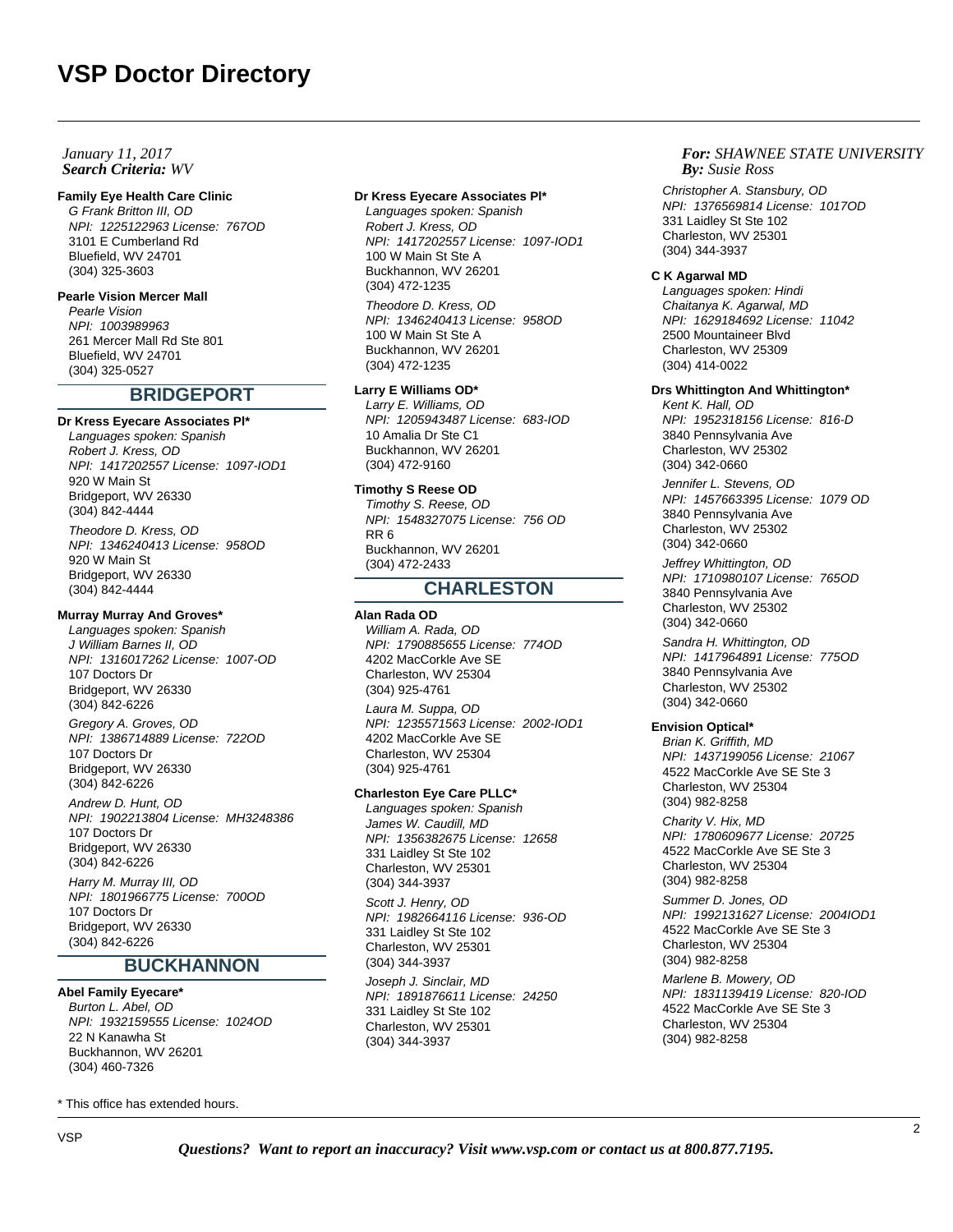### **Search Criteria:** WV **By: By: By: By: By: By: By: By: By: By: By: By: By: By: By: By: By: By: By: By: By: By: By: By: By: By: By: By: By: By: By: By: By: B** *January 11, 2017*

#### **Michael L Harris MD Ltd\***

Michael L. Harris, MD NPI: 1215964762 License: 17469 4501 MacCorkle Ave SW Ste 500 Charleston, WV 25309 (304) 766-6266

### **Mountain State Eye Associates\***

Brian K. Griffith, MD NPI: 1437199056 License: 21067 4522 MacCorkle Ave SE Ste 3 Charleston, WV 25304 (304) 982-8246

Charity V. Hix, MD NPI: 1780609677 License: 20725 4522 MacCorkle Ave SE Ste 3 Charleston, WV 25304 (304) 982-8246

Summer D. Jones, OD NPI: 1992131627 License: 2004IOD1 4522 MacCorkle Ave SE Ste 3 Charleston, WV 25304 (304) 982-8246

Marlene B. Mowery, OD NPI: 1831139419 License: 820-IOD 4522 MacCorkle Ave SE Ste 3 Charleston, WV 25304 (304) 982-8246

### **West Virginia Eye Consultants LLC\***

Languages spoken: Spanish James W. Caudill, MD NPI: 1356382675 License: 12658 501 Summers St Charleston, WV 25301 (304) 343-3937

Cassandra L. Ortiz, OD NPI: 1689807265 License: 1067 501 Summers St Charleston, WV 25301 (304) 343-3937

Steven M. Potwin, OD NPI: 1326335282 License: 1096-OD 501 Summers St Charleston, WV 25301 (304) 343-3937

Joseph J. Sinclair, MD NPI: 1891876611 License: 24250 501 Summers St Charleston, WV 25301 (304) 343-3937 Heather M. Skeens, MD NPI: 1770520439 License: 22103

501 Summers St Charleston, WV 25301 (304) 343-3937

Christopher A. Stansbury, OD NPI: 1376569814 License: 1017OD 501 Summers St Charleston, WV 25301 (304) 343-3937

# **CHARLES TOWN**

### **Lee R Moore Jr OD**

Lee R. Moore Jr, OD NPI: 1306920913 License: 728-OD 311 Prospect Ave Charles Town, WV 25414 (304) 725-1411

#### **Myeyedr\***

Patrick M. Fleming, OD NPI: 1336224542 License: 833OD 838 Somerset Blvd Charles Town, WV 25414 (304) 725-4828 Annette M. Hoover, OD NPI: 1225115835 License: 925OD

838 Somerset Blvd Charles Town, WV 25414 (304) 725-4828

Elizabeth A. Koski, OD NPI: 1558374959 License: 1037-OD 838 Somerset Blvd Charles Town, WV 25414 (304) 725-4828

## **CLARKSBURG**

**James A Selario OD\*** James A. Selario, OD NPI: 1558439588 License: 644OD 126 S Chestnut St Clarksburg, WV 26301 (304) 622-7172

### **Optometric Eyecare\***

Daniel J. Demarino, OD NPI: 1720153174 License: 804D 104 E Main St Ste 2B Clarksburg, WV 26301 (304) 624-5642

# **CROSS LANES**

**Moore Vision Center PLLC** Marty B. Moore, OD NPI: 1326279217 License: 1064OD 314 Goff Mountain Rd Ste 7 Cross Lanes, WV 25313 (304) 776-4800

*For: SHAWNEE STATE UNIVERSITY Susie Ross*

### **DUNBAR**

**Dunbar Eye Associates\*** Thomas W. Moore, OD NPI: 1689803611 License: 1061IOD 1214 Grosscup Ave Dunbar, WV 25064 (304) 768-3332

Steven W. Odekirk, OD NPI: 1972585669 License: 837OD 1214 Grosscup Ave Dunbar, WV 25064 (304) 768-3332

### **ELEANOR**

**French Eye Care Center PLLC** Languages spoken: American Sign Language Jessica R. Cochran, OD NPI: 1487884110 License: 1059-OD 127 Jamie Lane Eleanor, WV 25070 (304) 586-0970 Alan L. French, OD NPI: 1073623831 License: 956D 127 Jamie Lane Eleanor, WV 25070 (304) 586-0970

### **ELKINS**

### **Joseph L Trupo OD\***

Languages spoken: Spanish Andrew D. Hunt, OD NPI: 1902213804 License: MH3248386 1506 Harrison Ave Elkins, WV 26241 (304) 636-2020 Sheena H. Hunt, OD NPI: 1366705360 License: 1099-IOD

1506 Harrison Ave Elkins, WV 26241 (304) 636-2020

Joseph L. Trupo, OD NPI: 1306804596 License: 601OD 1506 Harrison Ave Elkins, WV 26241 (304) 636-2020

### **Randolph County Eye Care Center PC\***

Jenna L. Gongola, OD NPI: 1194810242 License: 938OD Rte 219/250 Chenoweth Creek Rd Elkins, WV 26241 (304) 636-3887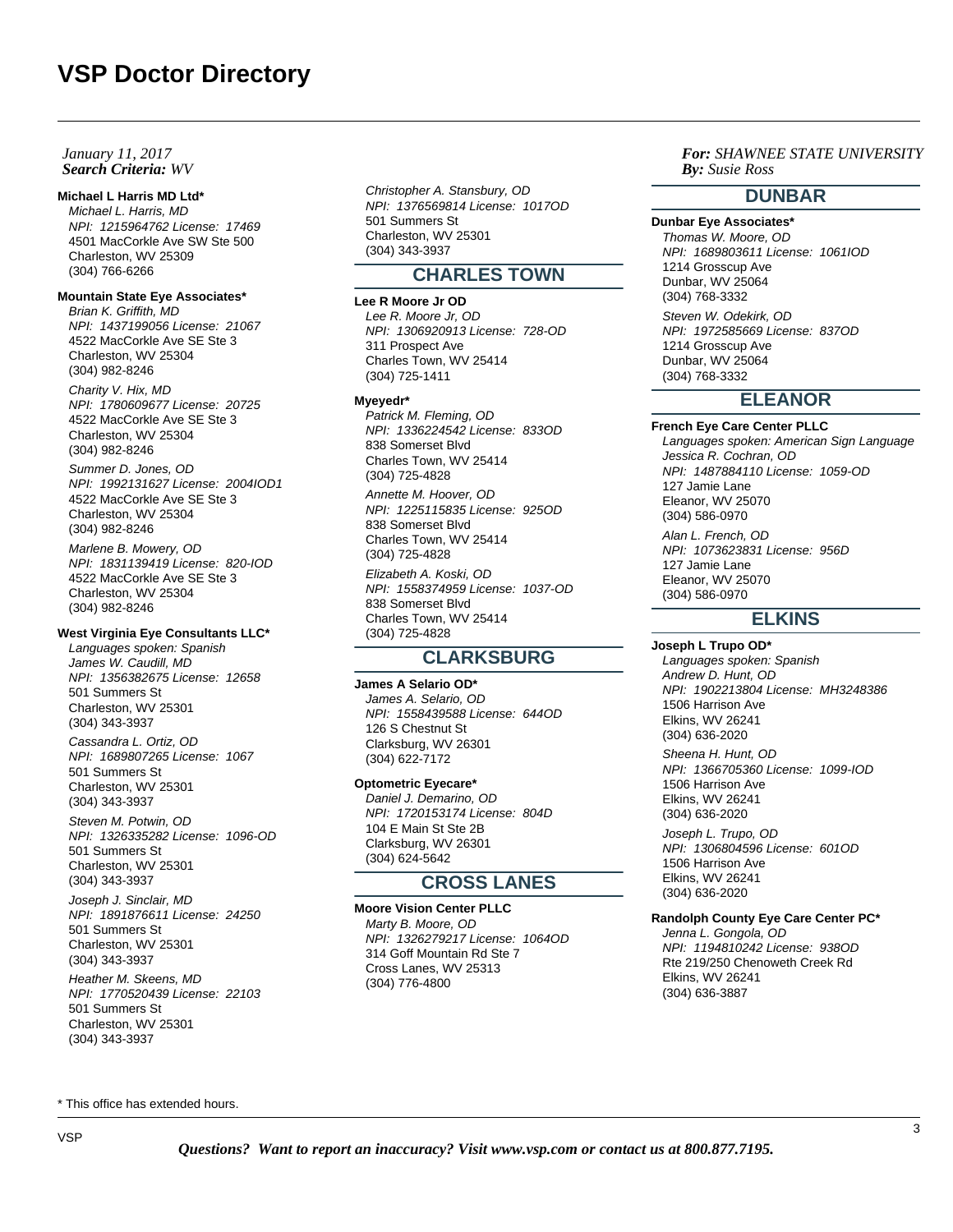**Search Criteria:** WV **By: By: By: By: By: By: By: By: By: By: By: By: By: By: By: By: By: By: By: By: By: By: By: By: By: By: By: By: By: By: By: By: By: B** *January 11, 2017*

### **ELLENBORO**

### **Lucky Eye Care PLLC**

Malinda Lucky Flores, OD NPI: 1154370492 License: 951OD 123 West Wagner St Ellenboro, WV 26346 (304) 869-3028

## **FAIRMONT**

#### **Fairmont Eye Care INC\***

Martin W. Carpenter, OD NPI: 1417956210 License: 1013IOD 709 Morgantown Ave Fairmont, WV 26554 (304) 366-4721

Philip M. Wilmoth, OD NPI: 1427011360 License: 787OD 709 Morgantown Ave Fairmont, WV 26554 (304) 366-4721

#### **Laughlin And Wade ODs\***

Languages spoken: Spanish, French David Laughlin, OD NPI: 1336264654 License: 646IOD 405 Locust Ave Fairmont, WV 26554 (304) 366-2020

J Keith Wade, OD NPI: 1295850410 License: 729IOD 405 Locust Ave Fairmont, WV 26554 (304) 366-2020

### **Vision Health Care INC\***

Cheryl Van Horn, OD NPI: 1649355520 License: 853OD 717 Fairmont Ave Fairmont, WV 26554 (304) 366-3830

### **FARMINGTON**

**North Marion Vision Center\***

Matthew G. Berardi, OD NPI: 1245203900 License: 830IOD 3208 Husky Hwy Farmington, WV 26571 (304) 825-6364

# **GASSAWAY**

**Dr Bill J Tomasik Optometrist**

Bill J. Tomasik, OD NPI: 1295827178 License: 745-D 707 Elk St Gassaway, WV 26624 (304) 364-5200

### **GLEN DALE**

### **Glen Dale Vision Center**

Edward L. Mcdonald, OD NPI: 1043252893 License: 988OD 12 Wheeling Ave Glen Dale, WV 26038 (304) 843-1445

Terry L. Williams, OD NPI: 1306922125 License: 645D 12 Wheeling Ave Glen Dale, WV 26038 (304) 843-1445

#### **Wylie Eye Care**

Patricia A. Wylie, OD NPI: 1427342526 License: 675-OD 1589 Wheeling Ave Glen Dale, WV 26038 (304) 845-2480

### **GLENVILLE**

**Lucky Eye Care PLLC** Malinda Lucky Flores, OD NPI: 1154370492 License: 951OD 809 Mineral Rd Glenville, WV 26351 (304) 462-8314

### **GRAFTON**

**Complete Eye Care PLLC\*** Sherry L. Knotts, OD NPI: 1013990241 License: 998IOD 216 Lincoln St Grafton, WV 26354 (304) 265-1851

### **GRANTSVILLE**

**Calhoun Eye Clinic** Languages spoken: American Sign Language Mark J. Cinalli, OD NPI: 1376508549 License: 759IOD 248 Court St Grantsville, WV 26147 (304) 354-7505

# **HARRISVILLE**

**Joseph Audia OD** Joseph Audia, OD NPI: 1679535777 License: 781IOD 345 Floral Dr Harrisville, WV 26362 (304) 643-2117

### *For: SHAWNEE STATE UNIVERSITY Susie Ross*

### **HUNTINGTON**

#### **Scott J Henry OD\***

Scott J. Henry, OD NPI: 1982664116 License: 936-OD 5170 US Route 60 Huntington, WV 25705 (304) 399-2020

### **Tri State Eye Care Center\***

Chris A. Ratcliff, OD NPI: 1881710101 License: 879OD 919 5th Ave Huntington, WV 25701 (304) 523-4819 William Ratcliff, OD NPI: 1962528539 License: 695OD 919 5th Ave Huntington, WV 25701 (304) 523-4819

#### **Valley Center For Vision**

Donald A. Seibert, OD NPI: 1699745174 License: 898OD 2819 5th Ave Huntington, WV 25702 (304) 523-9801

### **Valley Health East Huntington\***

Alvin R. Ginier, OD NPI: 1619085800 License: 1030OD 3377 US Route 60 Huntington, WV 25705 (304) 399-3335

### **HURRICANE**

#### **Herman Eye Center\***

James W. Herman, OD NPI: 1376548974 License: 826OD 3709 Teays Valley Rd Hurricane, WV 25526 (304) 757-2533

Justin R. Travis, OD NPI: 1295177152 License: 2001-IOD1 3709 Teays Valley Rd Hurricane, WV 25526 (304) 757-2533

# **KENOVA**

### **Gregory A Browning OD**

Gregory A. Browning, OD NPI: 1477559599 License: 622OD 912 Oak St Kenova, WV 25530 (304) 453-4072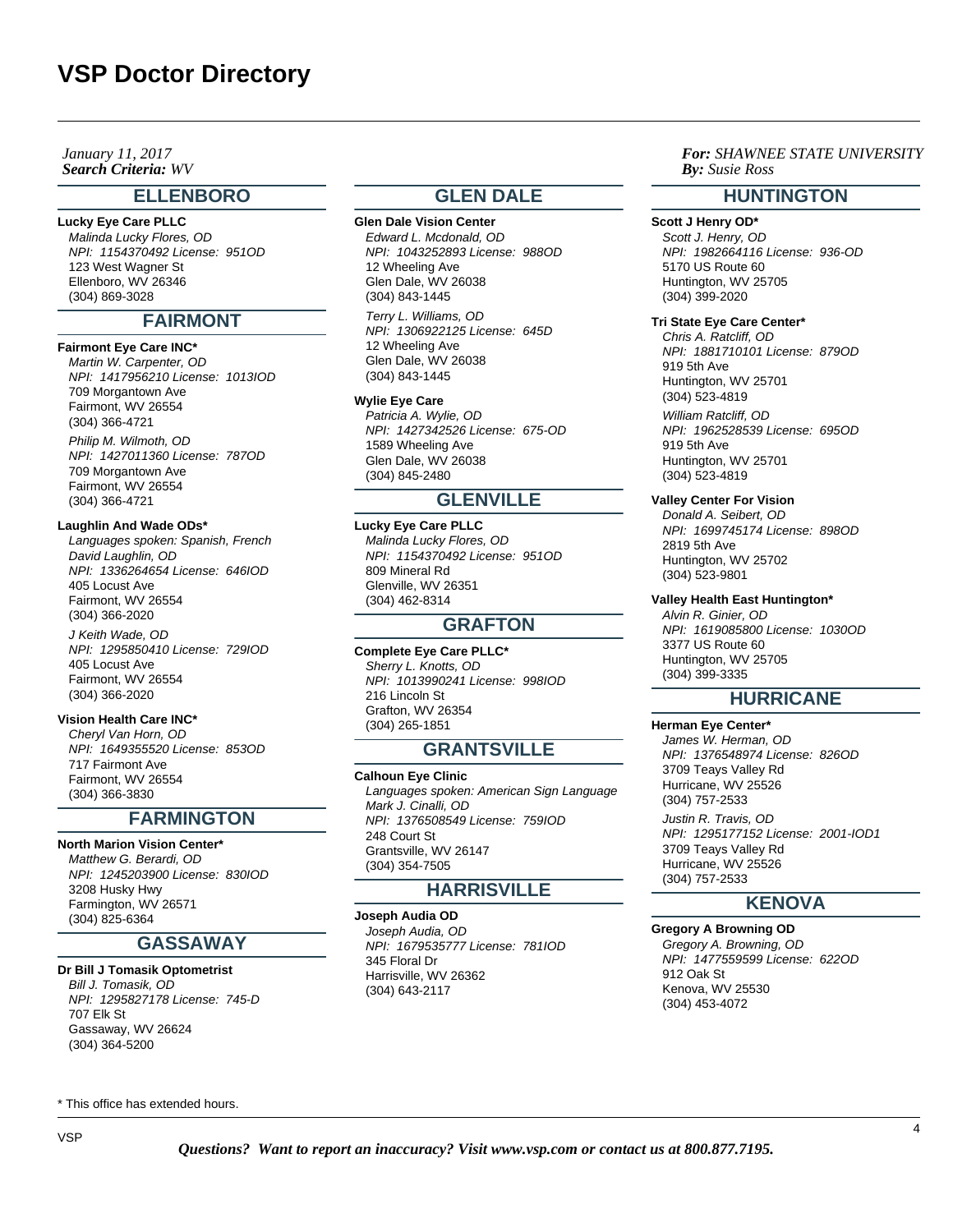### **Search Criteria:** WV **By: By: By: By: By: By: By: By: By: By: By: By: By: By: By: By: By: By: By: By: By: By: By: By: By: By: By: By: By: By: By: By: By: B** *January 11, 2017*

### **KEYSER**

### **Mountain State Eye Center**

Languages spoken: Spanish Jack W. Harvey II, OD NPI: 1326020850 License: 897OD RT 220 S Polish Pine Complex Keyser, WV 26726 (304) 788-7800

#### **Terry S Mangold OD**

Terry S. Mangold, OD NPI: 1689671877 License: 718OD 1405 Chandell St Keyser, WV 26726 (304) 788-5961

# **LEWISBURG**

#### **Ferrell Eye Clinic**

Michael L. Adkins, OD NPI: 1609885649 License: 927-OD 256 Layfayette St Lewisburg, WV 24901 (304) 645-2774

### **Tasso S Butler Jr. OD**

Tasso S. Butler, OD NPI: 1205888757 License: 658-OD 413 Greenbrier Valley Mall Dr Lewisburg, WV 24901 (304) 645-2799

### **Troyer Eye Care INC**

Kathlene F. Harrington, OD NPI: 1922106376 License: 731-OD 213 Gateway Blvd Ste 4 Lewisburg, WV 24901 (304) 645-7797

Jeremiah J. Troyer, OD NPI: 1154633113 License: 1081OD 213 Gateway Blvd Ste 4 Lewisburg, WV 24901 (304) 645-7797

### **LOGAN**

### **White Eye Care Center INC\***

Lonnie Lucas, OD NPI: 1548355951 License: 1038OD 407 George Kostas Logan, WV 25601 (304) 752-2020 Mason E. White II, OD NPI: 1689665671 License: 665-IOD 407 George Kostas Logan, WV 25601 (304) 752-2020

### **MADISON**

#### **Chaney Eye Care PLLC\***

Donna M. Chaney, OD NPI: 1902830458 License: 864-OD 300 Madison Ave Madison, WV 25130 (304) 369-0632

#### **Moore Vision Center PLLC**

Marty B. Moore, OD NPI: 1326279217 License: 1064OD 467 Main St Ste 401 Madison, WV 25130 (304) 369-9100

### **MARTINSBURG**

#### **Barry Morrison OD\***

David Barry Morrison, OD NPI: 1710984109 License: 782-OD 317 Aikens Center Martinsburg, WV 25404 (304) 263-6716

#### **Myeyedr**

Languages spoken: Hindi, Telugu Annette M. Hoover, OD NPI: 1225115835 License: 925OD 5405 Williamsport Pike Martinsburg, WV 25404 (304) 263-4000

Nagaraju Kemidi, OD NPI: 1962631838 License: 1078-OD 5405 Williamsport Pike Martinsburg, WV 25404 (304) 263-4000

Elizabeth A. Koski, OD NPI: 1558374959 License: 1037-OD 5405 Williamsport Pike Martinsburg, WV 25404 (304) 263-4000

### **Myeyedr\***

Annette M. Hoover, OD NPI: 1225115835 License: 925OD 910 Foxcroft Ave Martinsburg, WV 25401 (304) 267-9911

Elizabeth A. Koski, OD NPI: 1558374959 License: 1037-OD 910 Foxcroft Ave Martinsburg, WV 25401 (304) 267-9911

### *For: SHAWNEE STATE UNIVERSITY Susie Ross*

### **MILL CREEK**

**Valley Health Care INC** Adam Casseday, OD NPI: 1144296286 License: 1027OD US Rtes 219 and 250 Mill Creek, WV 26280 (304) 335-2050

### **MONTGOMERY**

### **Ghassan Y Dagher MD**

Languages spoken: French, Arabic Ghassan Y. Dagher, MD NPI: 1285699405 License: 12037 401 6th Ave Ste 110 Montgomery, WV 25136 (304) 442-8076

### **MOOREFIELD**

### **Bosley Eye Care INC\***

Emily M. Bosley, OD NPI: 1154354702 License: 1022OD 8 Lee St Ste 134 Moorefield, WV 26836 (304) 538-5930

William G. Bosley III, OD NPI: 1770516320 License: 1023-OD 8 Lee St Ste 134 Moorefield, WV 26836 (304) 538-5930

### **Terry S Mangold OD**

Terry S. Mangold, OD NPI: 1689671877 License: 718OD 741 N Main St Ste C Moorefield, WV 26836 (304) 538-6542

# **MORGANTOWN**

### **Eye To Eye Optical\***

Languages spoken: Chinese Wing Lam, OD NPI: 1619075587 License: 980OD 730 Venture Dr Morgantown, WV 26508 (304) 292-7240

#### **Family Vision Clinic**

Martin B. Gresak, OD NPI: 1417952037 License: 748IOD 918 Chestnut Ridge Rd Apt 7 Morgantown, WV 26505 (304) 599-2828

### **Morgantown Eye Associatespllc\***

Erica L. Mancini, OD NPI: 1962693317 License: 1052OD 3000 Hampton Ctr Ste A Morgantown, WV 26505 (304) 598-2020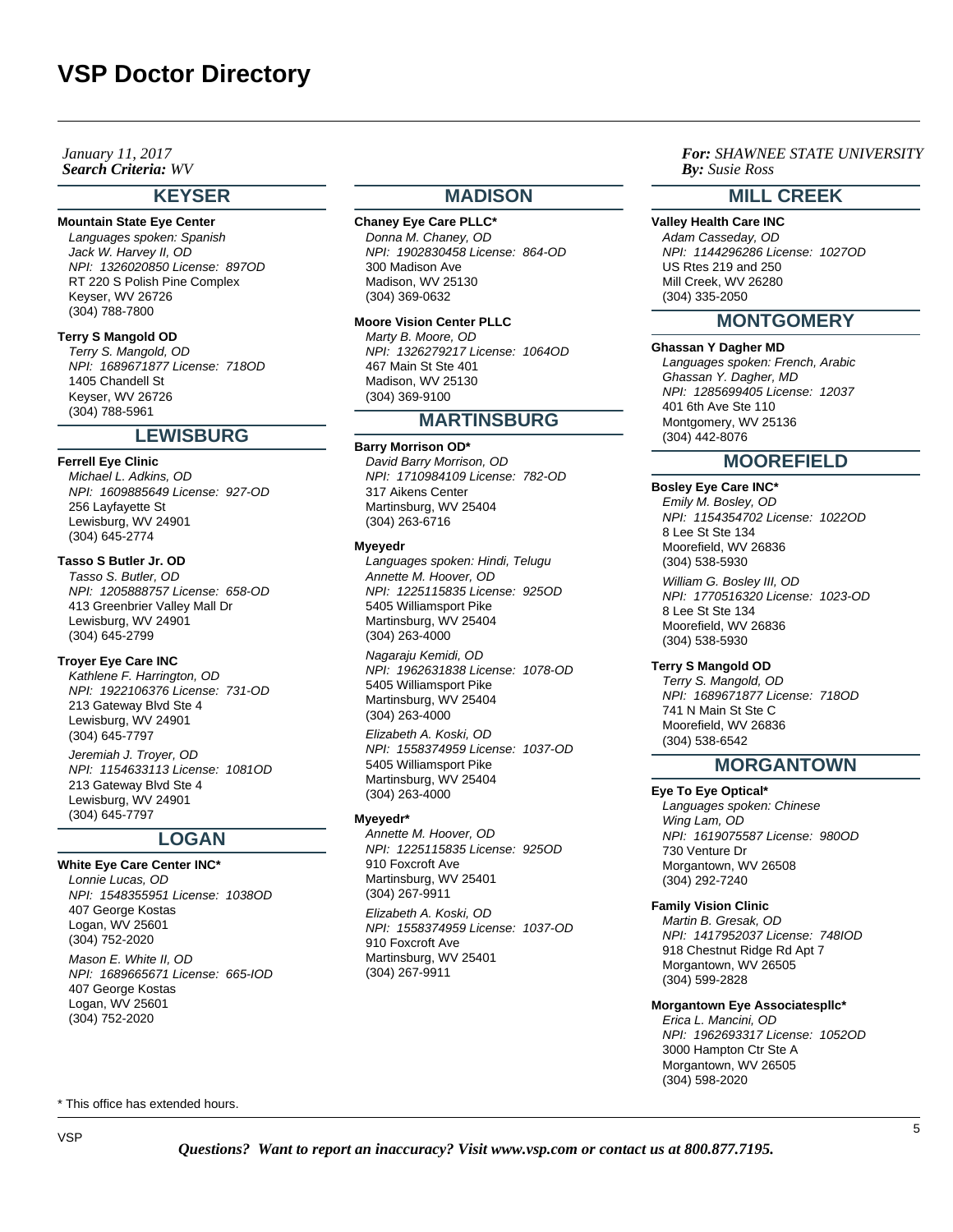### **Search Criteria:** WV **By: By: By: By: By: By: By: By: By: By: By: By: By: By: By: By: By: By: By: By: By: By: By: By: By: By: By: By: By: By: By: By: By: B** *January 11, 2017*

Thomas A. Stout, OD NPI: 1336144294 License: 719OD 3000 Hampton Ctr Ste A Morgantown, WV 26505 (304) 598-2020

Dona D. Wratchford, OD NPI: 1134319122 License: 1084OD 3000 Hampton Ctr Ste A Morgantown, WV 26505 (304) 598-2020

### **Mountaineer Vision Center PLLC**

Michael R. Looper, OD NPI: 1891782629 License: 727OD 827 Fairmont Road Ste 105-106 Morgantown, WV 26501 (304) 296-3333

Mark D. Robinson, OD NPI: 1780671917 License: 663OD 827 Fairmont Road Ste 105-106 Morgantown, WV 26501 (304) 296-3333

#### **Optical 101 LLC**

Thomas A. Brugnoli, OD NPI: 1114157328 License: 1086OD 499 High St Morgantown, WV 26505 (304) 296-2540

### **Spectrum Optical LLC\***

Richard H. Goellner, OD NPI: 1568523611 License: 857OD 1257 Pineview Dr Morgantown, WV 26505 (304) 599-7034 Sarah Lasher, OD

NPI: 1811371602 License: 2017-IOD1 1257 Pineview Dr Morgantown, WV 26505 (304) 599-7034

James F. Pasinski, OD NPI: 1649325291 License: 720OD 1257 Pineview Dr Morgantown, WV 26505 (304) 599-7034

Cynthia L. Zwolensky, OD NPI: 1073523775 License: 1035OD 1257 Pineview Dr Morgantown, WV 26505 (304) 599-7034

# **MOUNDSVILLE**

### **Family Vision Clinic**

Martin B. Gresak, OD NPI: 1417952037 License: 748IOD 301 Jefferson Ave Moundsville, WV 26041 (304) 845-2590

\* This office has extended hours.

#### **Myers Eye Clinic**

Joseph W. Myers, OD NPI: 1063491082 License: 567-D 511 5th St Moundsville, WV 26041 (304) 845-1560 Brittany N. Newman, OD NPI: 1659753366 License: 2016-IODI 511 5th St Moundsville, WV 26041 (304) 845-1560

### **NEW MARTINSVILLE**

#### **James S Campbell OD\***

James S. Campbell, OD NPI: 1881757565 License: 687OD 297 N State Rte 2 New Martinsville, WV 26155 (304) 455-5861

#### **Neill R Marshall OD PC**

Neill R. Marshall, OD NPI: 1770560674 License: 586OD 903 3rd St New Martinsville, WV 26155 (304) 455-4300

### **Vision Center Dr Randal L Zink**

Randal L. Zink, OD NPI: 1043230790 License: 856OD 273 N State Rte 2 New Martinsville, WV 26155 (304) 455-5524

### **NITRO**

**Nitro Eye Care** Elizabeth Parsons, OD

NPI: 1346697133 License: 2021-IOD1 3802 38th St Nitro, WV 25143 (304) 755-4341

Sarah Y. Taylor, OD NPI: 1063403459 License: 972OD 3802 38th St Nitro, WV 25143 (304) 755-4341

Travis L. Taylor, OD NPI: 1134110851 License: 949IOD 3802 38th St Nitro, WV 25143 (304) 755-4341

# **OAK HILL**

**Southern Eye Care Associates** Ashley Carroll, OD NPI: 1114379328 License: 2025-IODI 140 Main St W Oak Hill, WV 25901 (304) 469-6711

### *For: SHAWNEE STATE UNIVERSITY Susie Ross*

Byron J. Nibert, OD NPI: 1760461727 License: 737OD 140 Main St W Oak Hill, WV 25901 (304) 469-6711

# **OCEANA**

**Kissel Family Optometry INC** Joy H. Kissel, OD

NPI: 1952371122 License: 944D Rte 10 Cook Parkway Oceana, WV 24870 (304) 682-6144

### **PARKERSBURG**

**Optometric Physicians Of Parkersburg INC\*** Languages spoken: American Sign Language Ronald D. Frame, OD NPI: 1609831874 License: 596OD 416 Division St Parkersburg, WV 26101 (304) 485-7485

Joanna F. Knapp, OD NPI: 1750346300 License: 965OD 416 Division St Parkersburg, WV 26101 (304) 485-7485 Mitchell L. Koerber, OD NPI: 1801851316 License: 937OD 416 Division St Parkersburg, WV 26101 (304) 485-7485

#### **Vision Care Associates\***

Deanna L. Jackson, OD NPI: 1174801930 License: 1090 OD 2014 Dudley Ave Parkersburg, WV 26101 (304) 422-1841

Jerry A. Lantz, OD NPI: 1407842529 License: 779OD 2014 Dudley Ave Parkersburg, WV 26101 (304) 422-1841 Scott M. Lauer, OD NPI: 1538142039 License: 969-OD 2014 Dudley Ave Parkersburg, WV 26101 (304) 422-1841 Vicki B. Lauer, OD

NPI: 1245213743 License: 968OD 2014 Dudley Ave Parkersburg, WV 26101 (304) 422-1841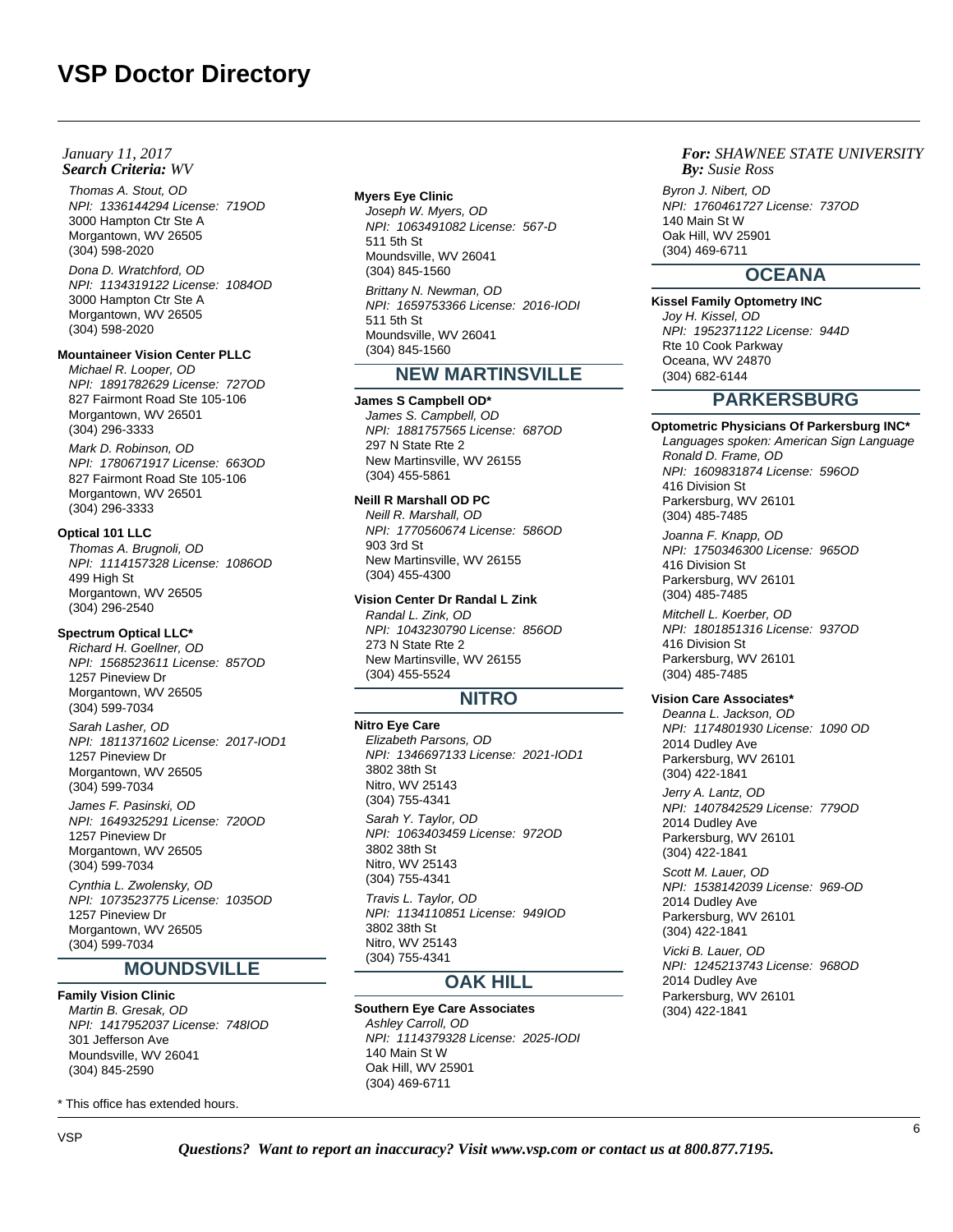### **Search Criteria:** WV **By: By: By: By: By: By: By: By: By: By: By: By: By: By: By: By: By: By: By: By: By: By: By: By: By: By: By: By: By: By: By: By: By: B** *January 11, 2017*

Charles R. Welshans, OD NPI: 1124047964 License: 838OD 2014 Dudley Ave Parkersburg, WV 26101 (304) 422-1841

# **PINEVILLE**

### **Kissel Family Optometry INC\***

Kevin T. Kissel, OD NPI: 1770553943 License: 945D 100 Main St Pineville, WV 24874 (304) 732-6322

### **POINT PLEASANT**

### **Point Pleasant Eye Clinic**

John B. Knight, OD NPI: 1972666030 License: 761-OD 201 6th St Ste A Point Pleasant, WV 25550 (304) 675-4580

# **PRINCETON**

### **Appalachian Eye Care INC**

Christopher Hansen, OD NPI: 1447332242 License: 973OD 324 Oakvale Rd Ste 100 Princeton, WV 24740 (304) 425-2444

Bradley M. Lane, OD NPI: 1255539607 License: 1047IOD 324 Oakvale Rd Ste 100 Princeton, WV 24740 (304) 425-2444

### **Lindsey Optical\***

David Scott Carpenter, OD NPI: 1164530754 License: 1001OD 310 Locust St Ste 6 Princeton, WV 24740 (304) 487-2020 Kenneth B. Cole, OD NPI: 1245682608 License: 2022-IOD1 310 Locust St Ste 6 Princeton, WV 24740 (304) 487-2020

Zane R. Lawhorn, OD NPI: 1184638413 License: 807D 310 Locust St Ste 6 Princeton, WV 24740 (304) 487-2020

### **Taylor Optical Co**

Donald K. Taylor, OD NPI: 1861460354 License: 689-OD 868 Mercer St Princeton, WV 24740 (304) 425-3679

\* This office has extended hours.

### **Theodore P Werblin MD PC\***

Theodore P. Werblin, MD NPI: 1356346662 License: 12870 1051 Stafford Dr Princeton, WV 24740 (304) 487-6123

# **RANSON**

**Electra Vision** Languages spoken: Greek, Spanish Barbara Pittaras, OD NPI: 1063571743 License: 1021-OD 217 Oak Lee Dr Ste 12B Ranson, WV 25438 (304) 724-2025

### **Rebuck And Associates Eye Care**

Richard C. Rebuck, OD NPI: 1174614689 License: 971OD 805 N Mildred St Ste 3 Ranson, WV 25438 (304) 725-2020

# **RAVENSWOOD**

**Ravenswood Eyecare\*** Christine R. Mize, OD NPI: 1235104480 License: 931OD 706 Washington St Ravenswood, WV 26164 (304) 273-2020

Jesse B. Mize, OD NPI: 1235104068 License: 924OD 706 Washington St Ravenswood, WV 26164 (304) 273-2020

# **RIPLEY**

**Don G King OD** Don G. King, OD NPI: 1306823299 License: 637OD 600 Church St S Ripley, WV 25271 (304) 372-2222

### **R Keith King OD**

R Keith King, OD NPI: 1578598579 License: 704-D Rte 62 South Ripley, WV 25271 (304) 372-8422

# **SAINT ALBANS**

**John E Casto OD PC\*** John E. Casto, OD NPI: 1245281625 License: 554OD 511 6th Ave Saint Albans, WV 25177 (304) 722-3386

### *For: SHAWNEE STATE UNIVERSITY Susie Ross*

### **John F Wiles OD**

John F. Wiles, OD NPI: 1942289418 License: 815-IOD 215 5th Ave Saint Albans, WV 25177 (304) 727-0435

### **Stevens Eyecare Associates**

Nathaniel S. Stevens, OD NPI: 1063724003 License: 1080-OD 205 4th Ave Saint Albans, WV 25177 (304) 727-5237

### **West Virginia Eye Consultants\***

Languages spoken: Spanish Steven M. Potwin, OD NPI: 1326335282 License: 1096-OD 223 4th Ave Saint Albans, WV 25177 (304) 727-8321

Joseph J. Sinclair, MD NPI: 1891876611 License: 24250 223 4th Ave Saint Albans, WV 25177 (304) 727-8321

Christopher A. Stansbury, OD NPI: 1376569814 License: 1017OD 223 4th Ave Saint Albans, WV 25177 (304) 727-8321

# **SAINT MARYS**

### **Larry W Carr OD PC\***

Larry W. Carr, OD NPI: 1508869298 License: 723OD 214 Washington St Saint Marys, WV 26170 (304) 684-2491

### **SALEM**

### **Joseph Audia OD**

Joseph Audia, OD NPI: 1679535777 License: 781IOD 2403 W Main St Salem, WV 26426 (304) 782-1005

# **SISTERSVILLE**

**Sistersville Eye Care Center\*** Robert N. Christen, OD NPI: 1215919188 License: 1014IOD 624 Wells St Sistersville, WV 26175 (304) 652-2459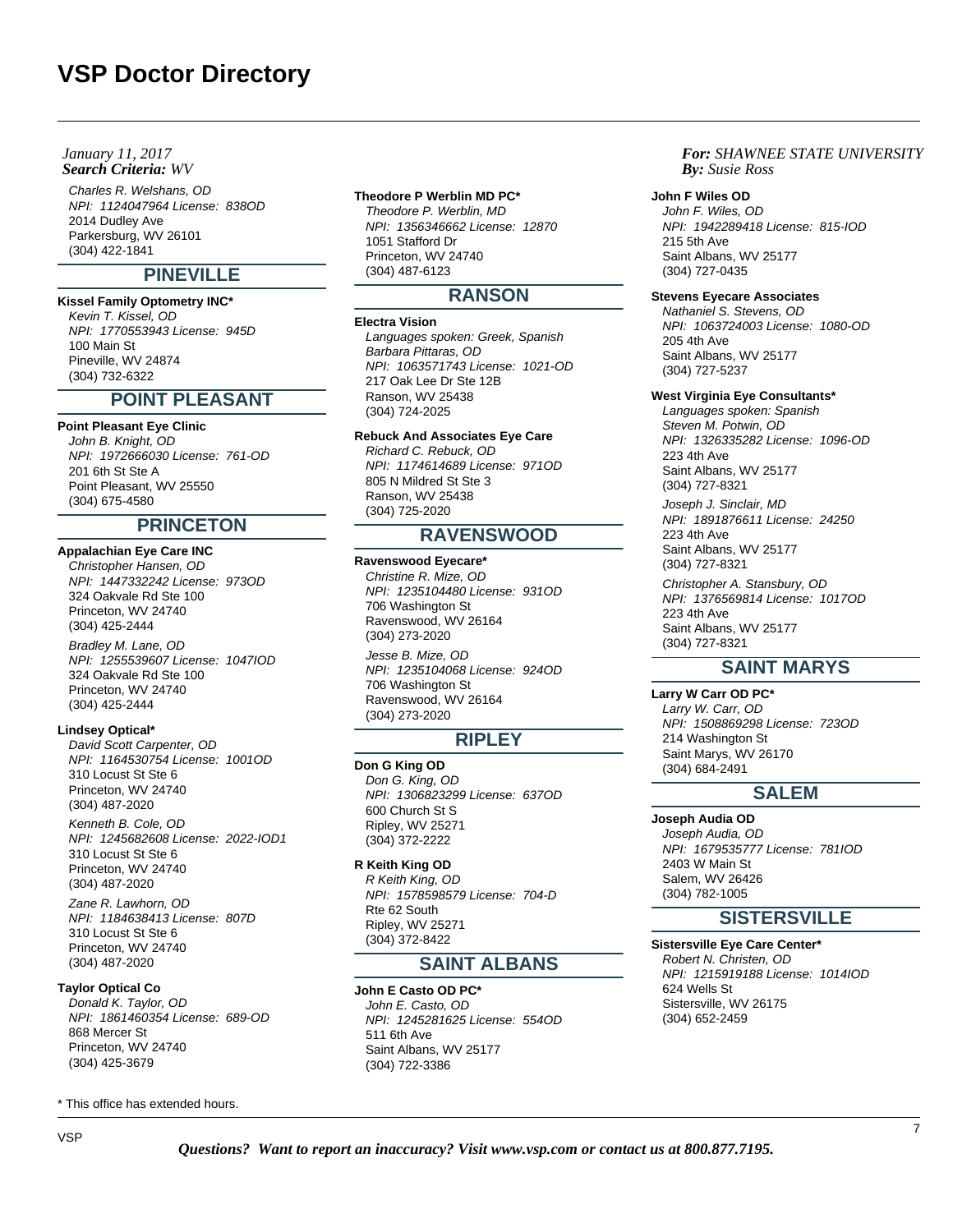### **Search Criteria:** WV **By: By: By: By: By: By: By: By: By: By: By: By: By: By: By: By: By: By: By: By: By: By: By: By: By: By: By: By: By: By: By: By: By: B** *January 11, 2017*

### **SOUTH CHARLESTON**

### **Advanced Eye Care Center\***

Elicia B. Miller, OD NPI: 1144410176 License: 1045-OD 4030 MacCorkle Ave SW South Charleston, WV 25309 (304) 766-2220

Rebecca V. St Jean, OD NPI: 1215922174 License: 989OD 4030 MacCorkle Ave SW South Charleston, WV 25309 (304) 766-2220

### **Gregory Scott Moore OD\***

Gregory S. Moore, OD NPI: 1821023839 License: 843IOD 301 RHL Blvd Ste 2020 South Charleston, WV 25309 (304) 205-5844

### **Nicole Rashid MD PLLC**

Nicole M. Rashid, MD NPI: 1932214939 License: 21994 4513 MacCorkle Ave SW South Charleston, WV 25309 (304) 768-7371

#### **Richard C Rashid MD Rashid Laser Vision Center**

Richard C. Rashid, MD NPI: 1699880575 License: 08615 4513 MacCorkle Ave SW South Charleston, WV 25309 (304) 768-7371

### **South Charleston Eye Care**

Elizabeth Parsons, OD NPI: 1346697133 License: 2021-IOD1 415 D St South Charleston, WV 25303 (304) 744-1303

Sarah Y. Taylor, OD NPI: 1063403459 License: 972OD 415 D St South Charleston, WV 25303 (304) 744-1303

Travis L. Taylor, OD NPI: 1134110851 License: 949IOD 415 D St South Charleston, WV 25303 (304) 744-1303

### **Spectacle Shoppe LLC**

Spectacle Shoppe Llc NPI: 1962653923 4513 MacCorkle Ave SW South Charleston, WV 25309 (304) 768-7371

\* This office has extended hours.

### **SPENCER**

**Barsh Opticians And Hearing Aid** Brett K. Radow, OD NPI: 1154315992 License: 730IOD 151 Main St Spencer, WV 25276 (304) 927-5112

#### **Vision Care Associates\***

Jerry A. Lantz, OD NPI: 1407842529 License: 779OD 227 Main St Spencer, WV 25276 (304) 927-5910 Charles R. Welshans, OD NPI: 1124047964 License: 838OD 227 Main St Spencer, WV 25276 (304) 927-5910

# **VIENNA**

#### **Eye Doctors**

Susannah Neff, OD NPI: 1336208040 License: 2019-IOD 1500 Grand Central Ave Ste 112 Vienna, WV 26105 (304) 295-5025 Douglas F. Ritchie, OD NPI: 1255333829 License: 636OD 1500 Grand Central Ave Ste 112 Vienna, WV 26105 (304) 295-5025

Jill K. Showalter, OD NPI: 1659424877 License: 939OD 1500 Grand Central Ave Ste 112 Vienna, WV 26105 (304) 295-5025

Carrie K. Stephens, OD NPI: 1285636084 License: 960 1500 Grand Central Ave Ste 112 Vienna, WV 26105 (304) 295-5025

### **WEIRTON**

#### **Dr Kucher And Associates\***

Michael P. Kucher, OD NPI: 1831203884 License: 703OD 117 Three Springs Drive #3 Weirton, WV 26062 (304) 748-2055

Laurie A. Raab, OD NPI: 1174637128 License: 706-OD 117 Three Springs Drive #3 Weirton, WV 26062 (304) 748-2055

### *For: SHAWNEE STATE UNIVERSITY Susie Ross*

#### **Family Medical Care\***

Eli Dragisich, OD NPI: 1831281856 License: 599-OD 3136 West St Weirton, WV 26062 (304) 748-2828

#### **Weirton Eye Clinic INC\***

Languages spoken: Italian Frank S. Decaria, OD NPI: 1750378790 License: 611D 3065 Main St Weirton, WV 26062 (304) 748-5230

### **WELCH**

### **Dr Brian Looney Optometrist**

Brian D. Looney, OD NPI: 1144355140 License: 1011-OD 794 Virginia Ave Welch, WV 24801 (304) 436-8435

# **WELLSBURG**

**Wellsburg Vision Clinic** Adrienne Melgary, OD NPI: 1497745384 License: 768OD 99 7th St Wellsburg, WV 26070 (304) 737-3440

### **WESTON**

**Dr Daniel D Farnsworth\*** Languages spoken: French Daniel D. Farnsworth Iv, OD NPI: 1952385536 License: 823-OD 137 Main Ave Weston, WV 26452 (304) 269-2020

### **WHEELING**

### **Eyecare Center Of Wheeling\***

Peter G. Dormas, OD NPI: 1598965709 License: 1046-OD 2106 Lumber Ave Wheeling, WV 26003 (304) 242-5544

Edward E. Happe, OD NPI: 1740393727 License: 824D 2106 Lumber Ave Wheeling, WV 26003 (304) 242-5544

John S. Pockl, OD NPI: 1548347776 License: 904-OD 2106 Lumber Ave Wheeling, WV 26003 (304) 242-5544